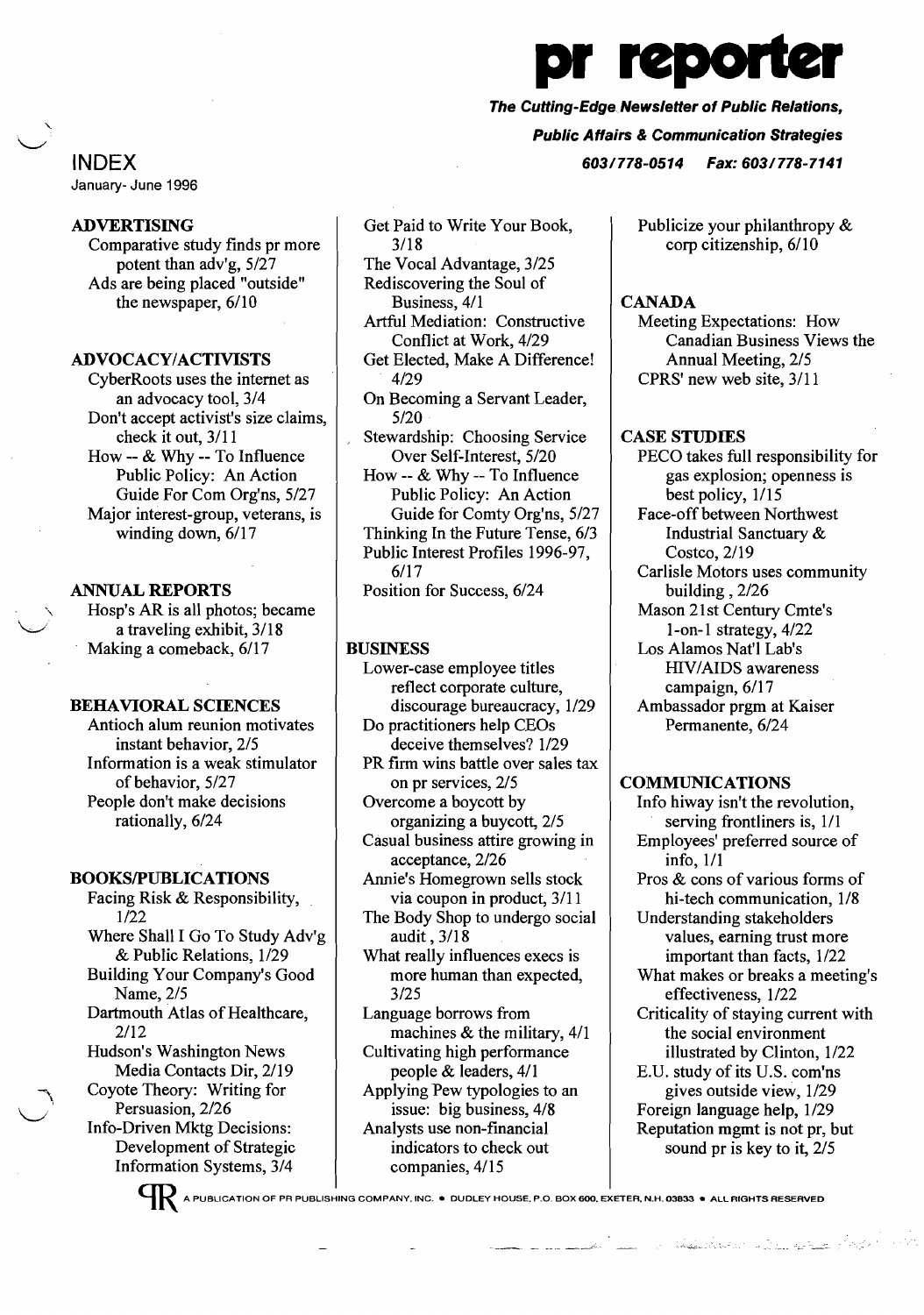Voice mail is eroding trust in communication, 2/5 Don't be distracted by what opponent is doing, 2/19 AT&T responds to criticism with employee letter, 3/4 3-legged stool strategy, 3/11 Tobacco-Free Kids Campaign, 3/25 Voice problems can be overcome, 3/25 Segmenting publics around issues in hyper-political times, 4/8 Analysts use non-financial indicators to check out companies, 4/15 1-on-1 strategy used to pass proposition to improve schools, 4/22 Putting a human face on the subject is key, 4/22 Practitioners are mediators, 4/29 5-part public involvement planning method, 4/29 Recommended post-merger elements are pr activities, 5/6 Guidelines for advisory bds, 5/13 Putting on superior meetings & events, 5/13 Keep public info programs ongoing, 5/20 Publicize your philanthropy & corp citizenship, 6/10 Are the days of organizational mags gone forever? 6/10 Personalizing a fearful subject removes defenses, 6/17 Closed or limited com'n strategies are always dangerous, 6/24

#### COMMUNITY RELATIONS

PECO takes full responsibility for gas explosion, 1/15 Levi's Comty Involvement Teams are pure philanthropy but add real value, 1/29 Face-off between Northwest Industrial Sanctuary & Costco, 2/19 3-legged stool strategy, 3/11 l-on-I strategy to pass proposition to improve schools, 4/22 5-part public involvement planning method, 4/29

Indianapolis Power & Light's emp ambassador prgm , 5/13 Guidelines for advisory bds, 5/13 Keep public info programs ongoing, 5/20 Publicize your philanthropy & corp citizenship, 6/10 Los Alamos Nat'l Lab's HIV/ AIDS awareness prgm, 6/17

#### COMPUTERS/TECHNOLOGY

Info hiway isn't the revolution, serving frontliners is, 1/1 Cyberspace can as easily be cyberbunk as cybernetics, 1/1 Internet too crowded, 1/1 "Meta-Mart" -- the commercial lanes of the info hiway, 1/1 Problems on the web, 1/1 Pros & cons of various forms of hi-tech communication, 1/8 Can we influence the tone of our e-mail messages? 1/8 Conundrum: e-mail messages are out of sight, 1/8 Groupware facilitation software, 1/15 Cyber Future predicts crackdown on casual use of e-mail,  $1/15$ Hearing-impaired practitioner likes e-mail," 1/22 Voice mail is eroding trust in communication, 2/5 Practitioner lauds intranet, 2/19 PR firm holds internet seminars, lead to new clients, 2/19 Data is useless unless it can be converted into info & sound decisions can be made, 3/4 CyberRoots uses the internet as an advocacy tool, 3/4 Cong Qtrly's home page, 3/4 CPRS' new web site, 3/11 KidsCom, a cyber-zine, 3/18 Firm's mail piece epitomizes old vs. new, 3/18 IABC's Com'n World Online, 5/6 Use initial caps on Internet & World Wide Web, 5/27 Solution to voice mail turnoff, 6/17

## CONSUMER AFFAIRS/ CUSTOMER RELATIONS

BST issue debate & counsel on dealing with it, 1/22 In healthcare, exactly who is the customer to be satisfied? 2/5 First publics for new CEO to get to is employees & customers, not media, 2/5 Overcome a boycott by organizing abuycott, 2/5 Boeing's consumer creed technology must be friendly -- applies to all industries, 3/4 Annie's Homegrown sells stock via coupon in product, 3/11 Harvard Business Review says building customer loyalty a little can double profits, 6/10 Are the days of organizational mags gone forever? 6/10 Ambassador prgm at Kaiser Permanente, 6/24

## CRISIS MANAGEMENT/ **COMMUNICATION**

PECO takes full responsibility for gas explosion, 1/15 Book offers new matrix for segmenting crises, 1/22 "Smoldering crises" account for 86% of business crises, 2/26 Talk radio leaving politics; org'nal scandals next? 3/25 Any lessons for practitioners in Naval boss' suicide? 6/3

## **DEMOGRAPHICS**

Healthstyles segments 7 distinct health lifestyles, 4/1 Segmenting publics around issues in hyper-political times, 4/8 Where Pew typology groups stand on basic attitudinal indicators, 4/15 Major interest-group, veterans, is winding down, 6/17

DIRECT MAIL Long marketing letters overcome readers' fear, 2/26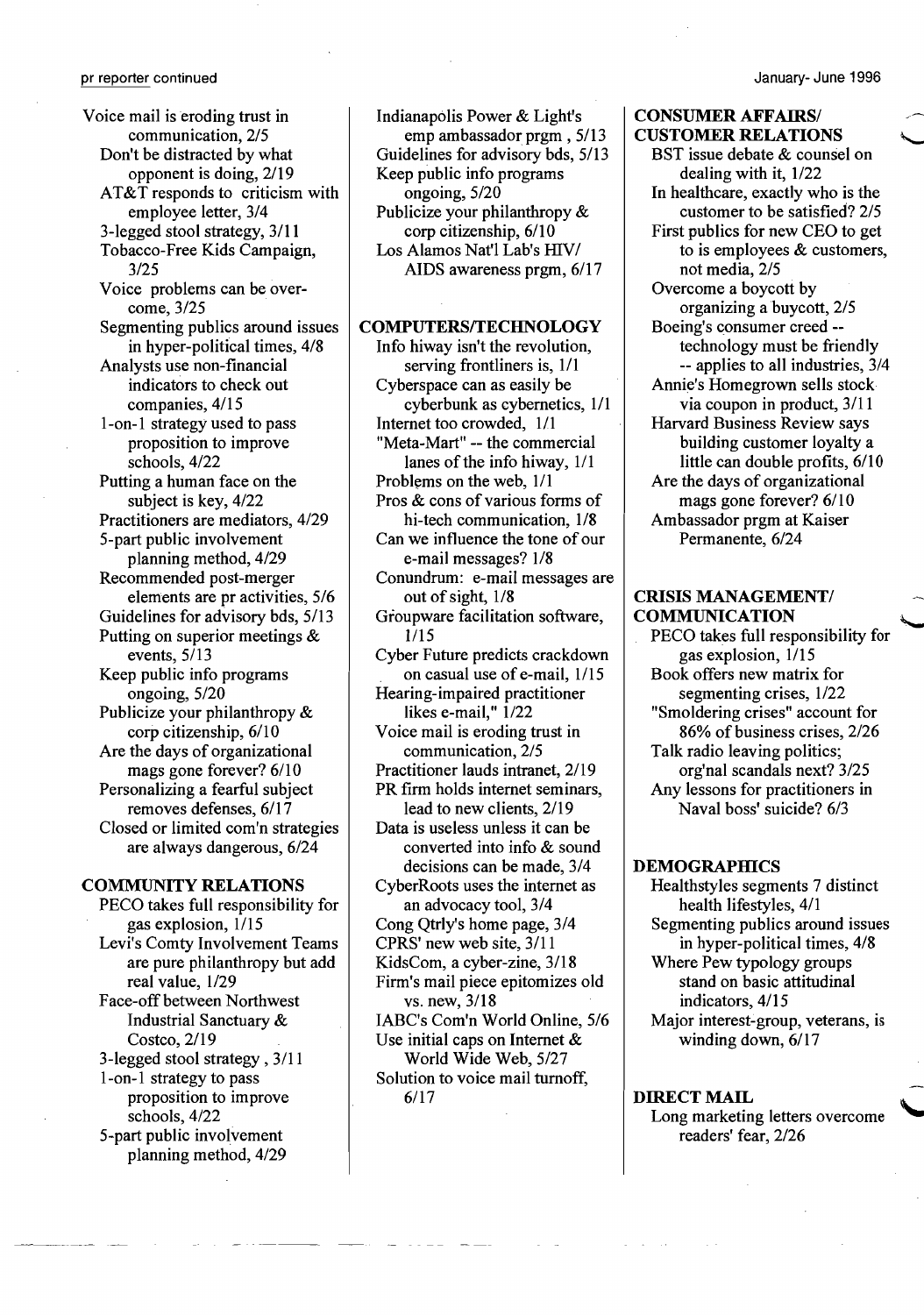Firm's mail piece epitomizes old vs. new, 3/18 Direct mail: no longer working or still star performer? 4/15 Putting a human face on the subject is key, 4/22

# EDUCATION

Ranking of pr programs at colleges & universities, 4/8 l-on-I strategy to pass proposition to improve schools, 4/22 Distance Educ & Training Council salutes '96 grads, 4/22

#### EMPLOYEE RELATIONS

Info hiway isn't the revolution, serving frontliners is, 1/1 Employees' preferred source of info, 1/1

Is meltdown coming from unmotivated, unrewarded workers? 1/1

Advice to avoid long-term disaster with employees,  $1/1$ 

OK for leaders to consider people on their teams as "my people," 1/15

Levi's Comty Involvement Teams, 1/29

Lower-case employee titles reflect corporate culture, discourage bureaucracy, 1/29

First publics for new CEO to get to is employees & customers,

not media, 2/5 Carlisle Motors uses community building, 2/26

AT&T responds to criticism with employee letter, 3/4

Nominations sought for strategic employee vol programs, 3/4

Self-esteem training is bottomline employee action, 3/11

Senate Bill attempts to remove labor law restrictions on teams & involvement, 3/11

Company measures every level of

internal com'n hierarchy, 4/1 Cultivating high performance people & leaders, 4/1

Solutions to "overkill" volume of internal com'ns, 4/22

Internal com'ns decentralized, 5/6 Recommended post-merger elements are pr activities, 5/6 Employee ambassador prgm at Indianapolis Power & Light reaches into the comty, 5/13 Staff needs misperceived by pr firm principals, 5/13 Stewardship, servant-leadership, 5/20 Are the days of organizational mags gone forever? 6/10 Los Alamos Nat'l Lab's HIV/ AIDS awareness prgm, 6/17

Systems cnslt looks at internal communicator's role, 6/17 Ambassador prgm at Kaiser Permanente, 6/24

# ENVIRONMENT

Environmental relationshipbuilding is seeing a tremendous surge, 1/29

#### FINANCIAL/

INVESTOR RELATIONS

Research shows importance of annual meetings, 2/5 Annie's Homegrown sells stock via coupon in product, 3/11 Analysts use non-financial indicators, 4/15

# GOVERNMENT

PR firm wins battle over sales tax on pr services, 2/5 Congressional Quarterly's home page , 3/4 Senate Bill 295 attempts to remove labor law restrictions on teams/involvement, 3/11 Talk radio leaving politics, 3/25 Politics is pr to the core, 4/29

#### **HEALTHCARE**

Who is the customer? 2/5 Dartmouth Atlas of Healthcare, 2/12

Healthstyles segments 7 distinct health lifestyles, 4/1 Closed or limited com'n strategies are always dangerous, 6/24

Positioning is vital in healthcare market, book tells how, 6/24

#### INTERNATIONAL PR

E.U. study of its U.S. com'ns gives outside view, 1/29 Foreign language help, 1/29 International practitioner wonders if there's really a demand for international experience, 2/12

# ISSUE MANAGEMENT

BST issue debate & counsel on. dealing with it, 1/22 Environmental relationshipbuilding seeing surge, 1/29 Segmenting publics around issues in hyper-political times, 4/8 Issues to be raised at corp annual meetings are bellwether of issues agenda, 4/8 Where Pew typology groups stand on basic attitudinal indicators, 4/15 5-part public involvement planning method, 4/29

## **JOURNALISM**

*All the President's Men* attractst a new generation of journalists for the wrong reasons, 3/4 Newspaper industry critical of present-day journalism, 5/27 "Gotcha" journalism, 6/3

#### LANGUAGE

Foreign language help, 1/29 40 language-usage issues, 3/18 Language of pr doesn't walk the talk of relationships, 4/1 Relational words offset military/ machine age words, 4/22 "Communicators" is too limiting to describe pr, 5/6 Origin of "chairman," 5/20 Use initial caps on Internet & World Wide Web, 5/27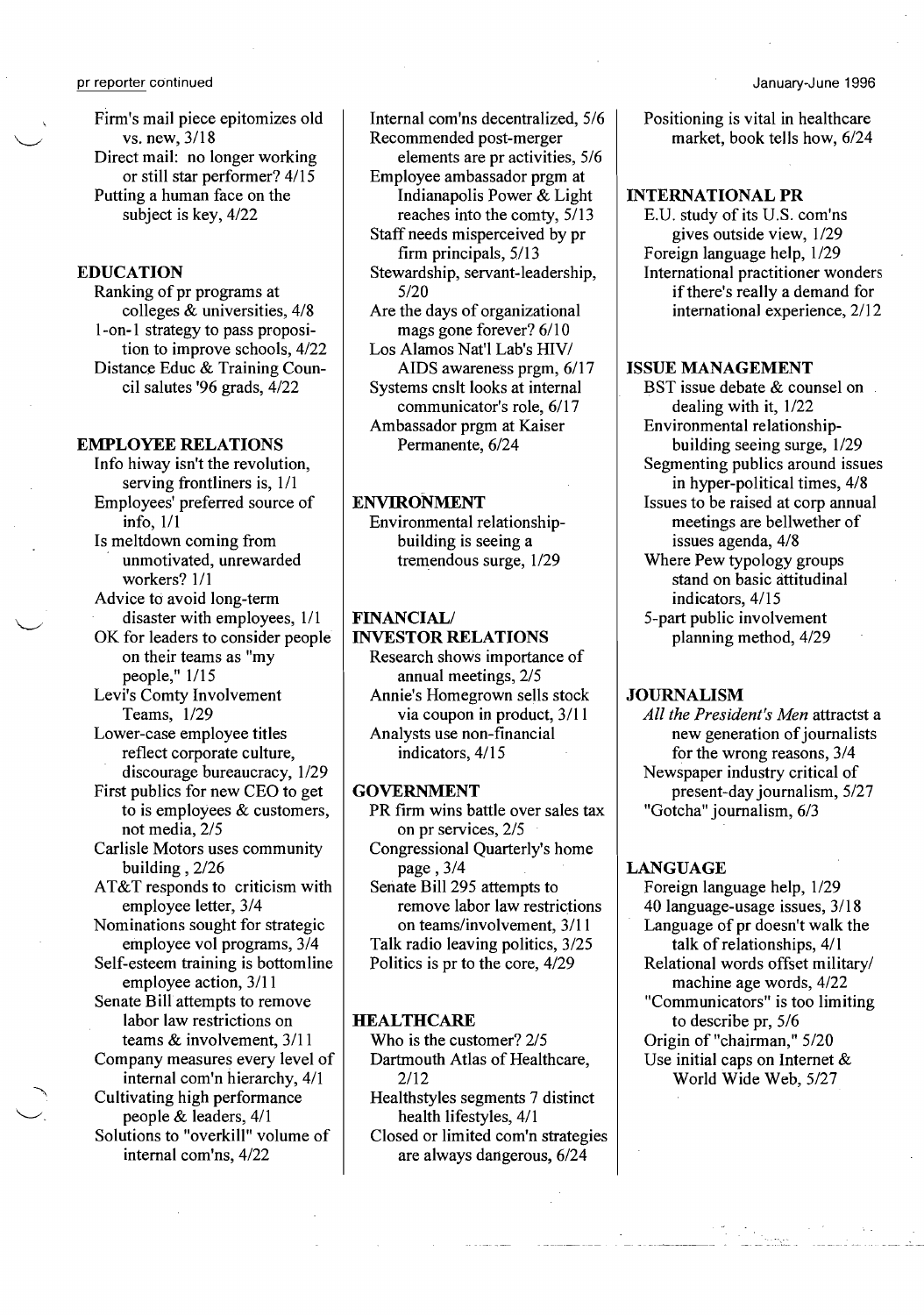#### LEADERSHIP

PECO leadership believes openness is best policy, 1/15 OK for leaders to consider people on their teams as "my people," 1/15 Cultivating high performance people & leaders, 4/1 On Becoming a Servant Leader, 5/20 Stewardship: Choosing Service Over Self-Interest, 5/20 Skills needed to lead org'ns thru change, 6/3

#### MANAGEMENT

Why change begins with the new managerial paradigm, 1/1 The Pelz Effect, 1/1 Advice to avoid long-term disaster with employees, 1/1 US managers drag their heels on sharing power, 1/1 Data is useless unless it can be converted into info & sound decisions can be made, 3/4 3-legged stool strategy maxi . mizes stakeholder rels, 3/11 What really influences execs is more human than expected, 3/25 Internal com'ns decentralized, local level mgrs do it, 5/6 Putting on superior meetings & events, 5/13 Stewardship, servant-leadership, 5/20

Skills needed to lead org'ns thru change, 6/3

#### MARKETING

Reputation mgmt is not pr, but sound pr is key to it, 2/5 Long letters are written to overcome readers' fear, 2/26 Lawsuit by mktg mgr threatens use of mailing lists, 2/26 Georgetown Publishing House's Post-It scam continues, 3/4 Annie's Homegrown sells stock via coupon in product,  $3/11$ Firm's mail piece epitomizes old vs. new, 3/18

Study shows influence of marketing on children, 3/25 Healthstyles segments 7 distinct

health lifestyles, 4/1 Segmenting publics around issues in hyper-political times, 4/8 Direct mail: no longer working or still star performer? 4/15 Ambassador prgm at Kaiser Permanente, 6/24

## MEDIA: GENERAL

Gannett's \$2-billion acquisition gives it 93 dailies, 1/1 Response to NYTimes Mag's piece on Bernays, 2/5 First publics for new CEO to get to is employees & customers, not media, 2/5 Study measures ways info shapes

how people think & act, reveals nation's cynicism, 2/12

DC news outlets declined for first time in 30 yrs, 2/19

Stakeholder alignment is ultimate media mgmt tool, 3/11

Local paper runs fallacious stories about Fernald, 3/11

KidsCom, a cyber-zine with 20,000 registered users, 3/18 Tobacco-Free Kids Campaign,

- 3/25
- Talk radio leaving politics; org'nal scandals next? 3/25
- TV news losing viewers as media reach continues decline, 5/27
- State of the Newspaper Industry study, 5/27
- Awareness & reinforcement are the major capabilities of media, 5/27
- Any lessons for practitioners in Naval boss' suicide? 6/3
- Ads are being placed "outside" the newspaper, 6/10
- Example of media's ability over time to set the tone on subjects, 6/10
- Are audiotapes pulling audience from talk radio? 6/24

#### NONPROFITS

Tobacco-Free Kids Campaign, 3/25

Direct mail: no longer working or still star performer? 4/15 Promo melds classic literature, 4-star hotel & charity, 5/6

How -- & Why -- To Influence Public Policy: An Action Guide For Comty Orgns, 5/27

#### OPINION LEADERS

Tobacco-Free Kids Campaign uses OLs, 3/25 Ways to reach them, 5/13

#### ORGANIZATION DEVELOPMENT

Lower-case employee titles, 1/29 Using comty building to enhance teams & bottomline, 2/26

Casual business attire is growing in acceptance, 2/26

Senate Bill 295 attempts to remove labor law restrictions on teams/involvement, 3/11

Stewardship, servant-leadership, 5/20

Skills needed to lead org'ns thru change, 6/3

# PERCEPTION MANAGEMENT

B-M calls itself the perception mgmt firm, 2/12 Survey shows perception mgmt increasingly important, 2/12

## PERSUASION

Understanding stakeholders values, earning trust more important than facts, 1/22 Long mkting letters are written to overcome readers' fear, 2/26

#### **PHILANTHROPY**

Levi's Comty Involvement Teams are pure philanthropy, 1/29<br>Nominations sought for strategic employee volunteer programs, 3/4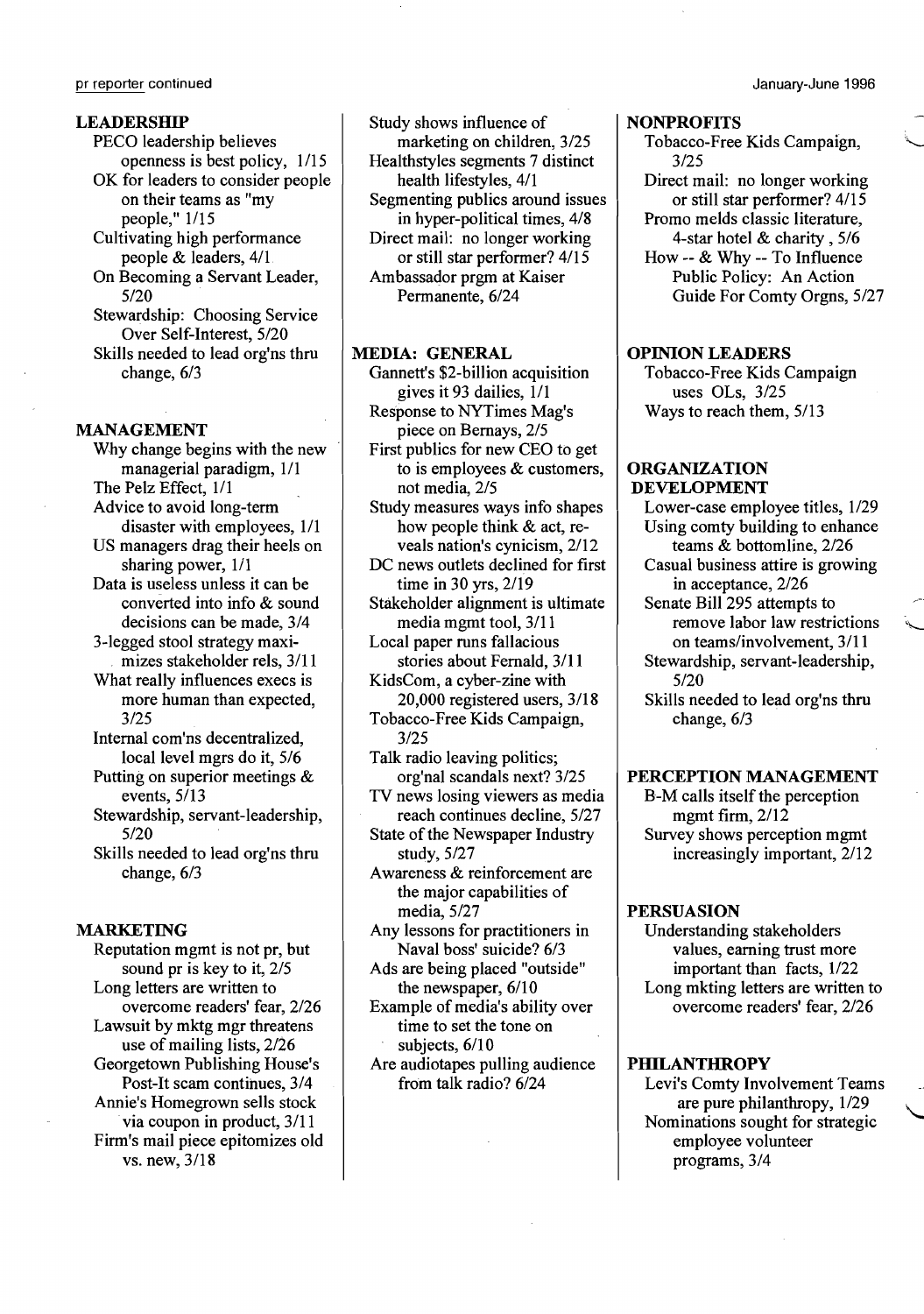Publicize your philanthropy & corp citizenship,  $6/10$ Are people generous or selfish? A look at the evidence, 6/24

## PRSA

PR Journal suspended; PR Tactics & PR Strategist expanded,  $2/12$ Seeks PD workshop leaders for '96 conf, 3/18 Partners with LEXIS-NEXIS for members' research needs, 6/17

#### PUBLIC OPINION

Erosion of trust, 2/12 Study measures ways info shapes how people think & act, reveals nation's cynicism, 2/12 Don't accept activist's size claims, check it out, 3/11 Applying Pew typologies to an issue: big business, 4/8 Get-out-the-yes-vote campaigns \-I are 80% effective, 4/22

#### PUBLIC RELATIONS: PROFESSION

NYTimes' last look at ELB raises issues field must confront, 1/22

Where Shall I Go To Study Adv'g & Public Relations, 1/29 Do practitioners help CEOs

deceive themselves? 1/29 Reputation mgmt is not pr, but

sound pr is key to it, 2/5 Response to NYTimes Mag's

piece on Bernays, 2/5 Firm wins battle over sales tax on

pr services, 2/5

PR firm holds internet seminars, lead to new clients, 2/19

Basic tool of pr is to get real issues, motivations on the table, 2/19

Author of Bernays biography seeks input, 3/18<br>Whimsical names practitioners

use show problem in pr, 3/25

Language of pr doesn't walk the talk of relationships, 4/1 Ranking of pr programs at colleges & universities, 4/8 A tested COO's view of pr's value, & some advice, 4/8 If you can't write, you can't get a job in pr, 4/22 Relational words offset military/ machine age words, 4/22 Practitioners are mediators, 4/29 Politics is pr to the core, 4/29 5-part public involvement planning method, 4/29 PR is more than good writing skills, 4/29 Study of mergers & acquisitions shows value of pr, 5/6 "Communicators" is too limiting to describe pr, 5/6 Outsourcing is heavily used, 5/6 Staff needs misperceived by pr firm principals, 5/13 Basic skill -- putting on superior meetings & events, 5/13 Servant-leader characteristics are similar to those needed by pr professionals, 5/20 Comparative study finds pr more potent than adv'g, 5/27 Any lessons for practitioners in Naval boss' suicide? 6/3 Access academic pr research thru the Institute's home page, 6/3

# PUBLICITY/PROMOTIONS

Influencing judicial proceedings is danger for publicists, 2/12 Georgetown Publishing House's Post-It scam continues, 3/4 An underused publicity tool is the full-length book, 3/18 Promo melds classic literature, 4-star hotel & charity, 5/6

#### RESEARCH

Loyalty Studies, 1/1 The Pelz Effect, 1/1 Survey of mgrs & workers finds unmotivated, unrewarded employees, 1/1 What makes or breaks a meeting's effectiveness, 1/22

Fact finding important to reputation mgmt, 2/5 Shows importance of annual meetings, 2/5 Measures erosion of trust, 2/12 Shows perception mgmt increasingly important, 2/12 Data is useless unless it can be converted into info & sound decisions can be made, 3/4 Survey of 40 language-usage issues, 3/18 Tobacco-Free Kids Campaign uses research, 3/25 Influence of marketing on children, 3/25 What influences execs is more human than expected, 3/25 Company measures every level of internal com'n hierarchy, 4/1 More companies plan to spend more on measurement, 4/1 Segmenting publics around issues in hyper-political times, 4/8 Applying Pew typologies to big business, 4/8 Cluster analysis, 4/15 Where Pew typology groups stand on basic attitudinal indicators, 4/15 Study of mergers & acquisitions shows value of pr, 5/6 State of the Newspaper Industry study, 5/27 Comparative study finds pr more potent than adv'g, 5/27 Access academic pr research thru the Institute's home page, 6/3 Study shows Boston cos don't publicize corp citizenship, philanthropy, 6/10 PRSA partners with LEXIS-NEXIS for members' research needs, 6/17

#### SOCIAL RESPONSIBILITY

Levi's Comty Involvement Teams (CITs) are pure philanthropy but add real value, 1/29 Publicize your philanthropy & corp citizenship, 6/10 Women Execs in PR Foundation's 7th annual social responsibility awards, 6/10